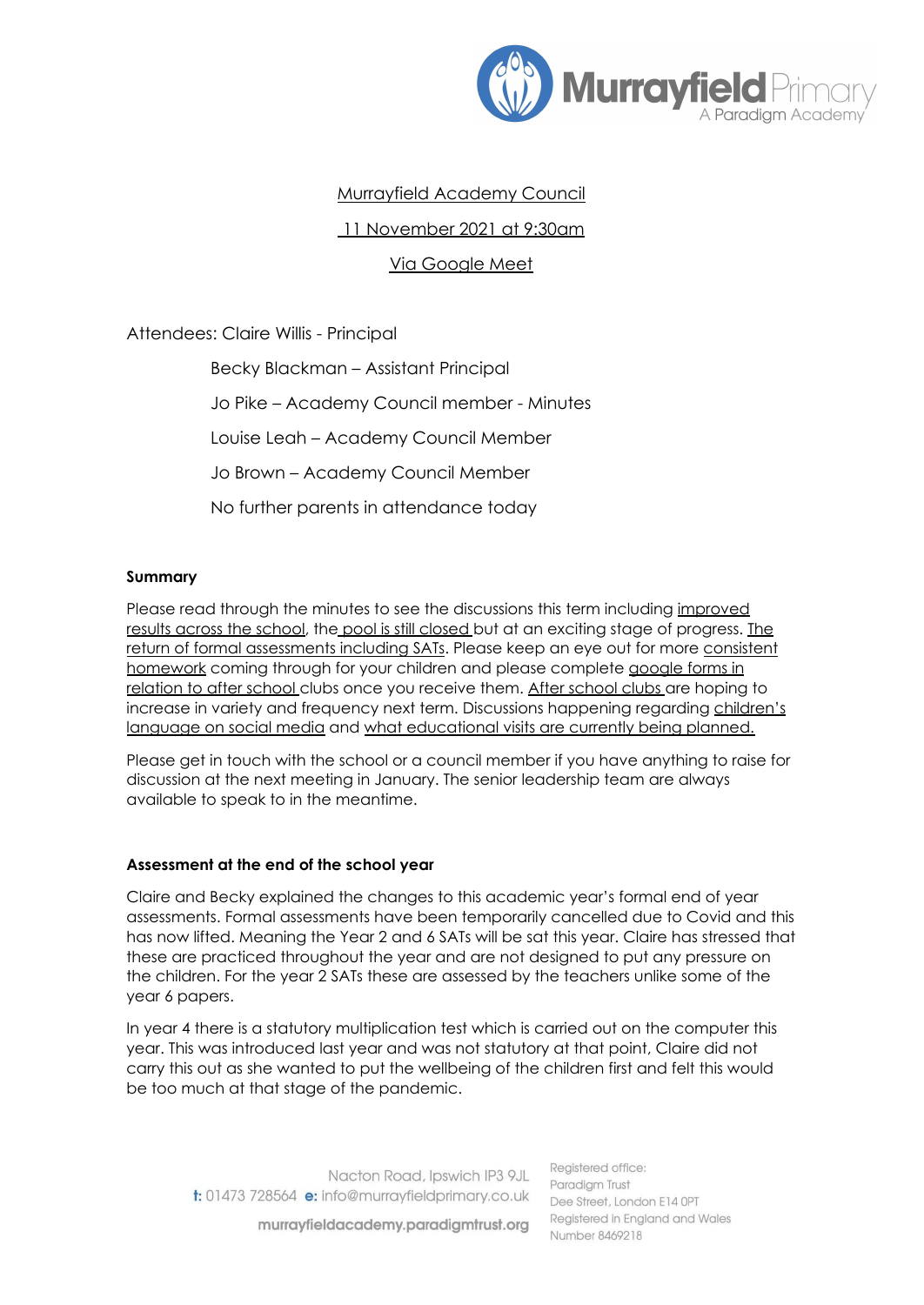

Phonics screening will also continue as normal and what is really promising is that we are looking for the third year in a row of a 100% pass rate which is a considerable difference to a few years ago. Claire and Becky both stress the importance of ensuring children are learning to read in these early school years.

Internal assessments are continuing as they did throughout the pandemic, and these are specifically designed to inform judgement on support requirement throughout the year. The children may often refer to these tests by different names, but they are simply in place to see what areas require extra work and support.

Some fantastic progress has been shared by Claire and Becky this term, including year 2 phonics, year 1 reading and year 6 maths.

#### **Interventions**

Claire and Becky discussed the interventions in place currently throughout the school. They are looking at targeting individuals and this included all individuals to support progress at any level. They are taking an approach that revolves around the individual student.

Certain years are currently being targeted and identified as ones requiring more intervention at this stage. This will move around the year groups as required. Currently phonics and reading is a focus point due to the importance of reading.

The emotional literacy project through the schools ELSA is currently focusing on year 6 transition to high school and will move onto year 5 next.

#### **Swimming pool update**

Claire has provided an update that the pool is still not complete but at a very exciting stage of this process. Designs are being considered and we are awaiting quotations. All attendees in agreement about the local community and how it would be a huge benefit to all. LL asked further about the idea of these sessions for SEN not only children but the wider community knowing how hard it has been to access this type of provision previously in the local area and this is something the school are keen to explore.

All attendees in agreement about the local community and how it would be a huge benefit to all.

LL asked further about the idea of these sessions for SEN not only children but the wider community knowing how hard it has been to access this type of provision previously in the local area and this is something the school are keen to explore.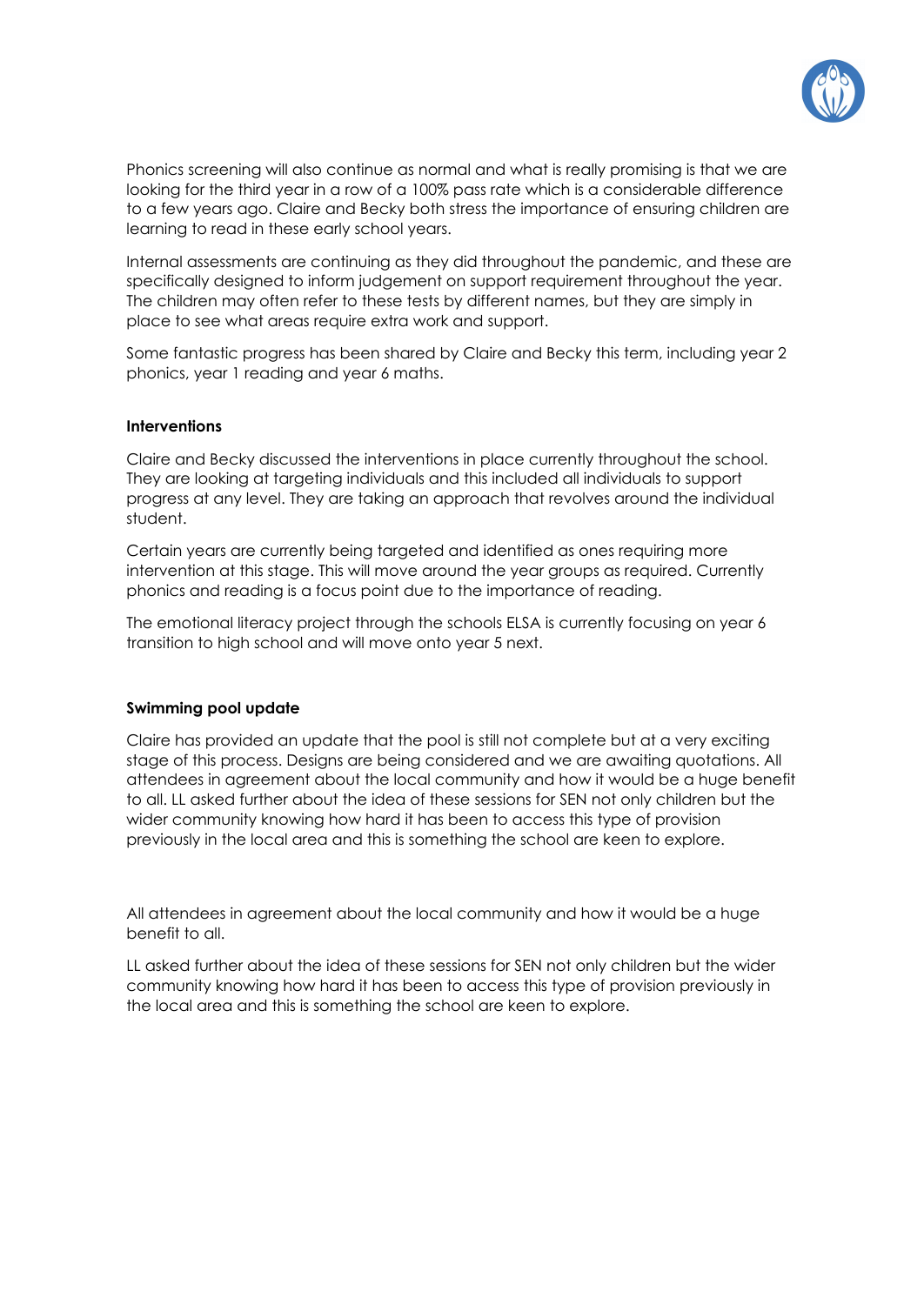

## **Educational visits**

Claire and Becky are both delighted that these are going ahead and there are plans for every year group.

JP raised the question of how all families will be able to access these trips and Claire has reassured that they are voluntary contributions, and they are more than happy for families to discuss directly with them if they would like to spread the payments or select a specific day to pay. Anyone with difficulties paying please speak directly to the school as they are keen to ensure no child is unable to access these experiences.

More educational visits are also being considered for the summer term.

Currently planned educational visits:

| <b>EYFS</b>       | Jimmy's Farm                                                                                                                                                                                                                                                                                                                  |
|-------------------|-------------------------------------------------------------------------------------------------------------------------------------------------------------------------------------------------------------------------------------------------------------------------------------------------------------------------------|
| Years 1 and 2     | Pizza Express to make and eat pizzas linked with food technology                                                                                                                                                                                                                                                              |
| Year <sub>3</sub> | St Edmundsbury Cathedral                                                                                                                                                                                                                                                                                                      |
| Year 4            | Colchester Castle and Sutton Hoo                                                                                                                                                                                                                                                                                              |
| Year 5            | <b>Hampton Court</b>                                                                                                                                                                                                                                                                                                          |
| Year 6            | St Edmundsbury Cathedral and the Imperial war museum                                                                                                                                                                                                                                                                          |
| Leap pad          | These are direct discussions with families to see if they want a group<br>trip or happy with additional support to join their year groups which<br>will be provided. Experiences going into school are being looked<br>for this year which Becky believes will really benefit Leap pad also<br>to access similar experiences. |

## **After School Clubs**

A google form will be issued to families to gather views on interest in certain clubs as Sports this term was especially popular. Becky is keen for families to complete these when they are issued to look at popularity to cater for accordingly.

Young Voices concludes in January, but the school are looking at extending this provision currently. It started small this term in order to work out any teething problems with running after school clubs again.

The school are currently speaking to staff to see what clubs they can provide for next term.

JB said parents are looking for a variety and asked about potential links with the boxing club next door as well. JB will be talking directly with Gavin about this and will feed back to the school.

JP mentioned as a side note for Curtis that there is a lack of community provision for football for 6 years old and above so that might be something to consider in the future.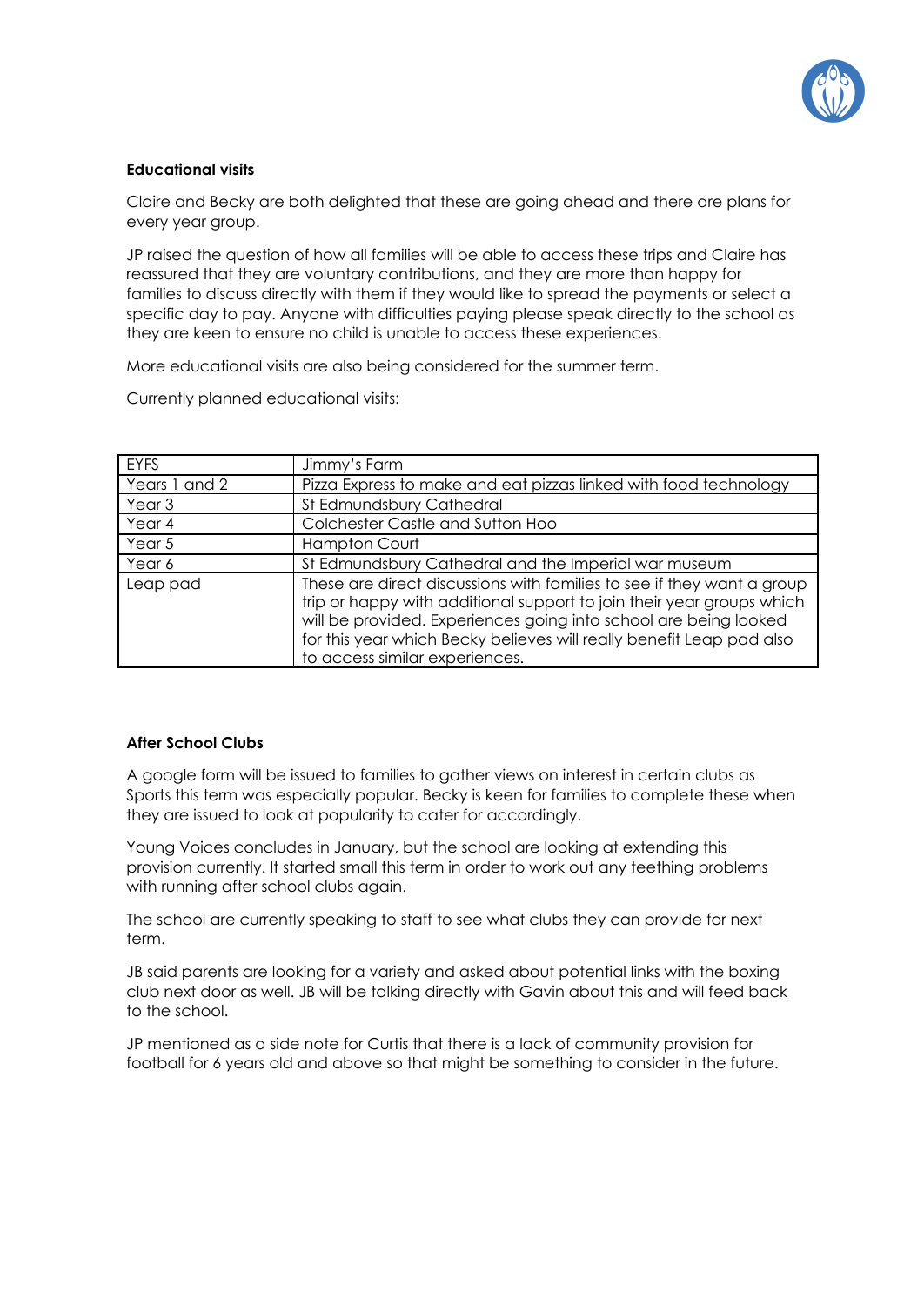

LL discussed EAL families accessing the notices for these clubs and if the school are looking at a way to ensure all families are aware of the clubs. Becky said they are certainly looking into this at the moment to ensure all children have access.

## **Suffolk County Council guidance on Covid-19**

This was raised by JP as a request for clarity for all families as the government guidelines are different to the guidance currently coming from Suffolk County Council and it seems to lead to confusion across the school community.

Claire has clarified that the government/DFE issue guidelines which are the ones we are more familiar with, but the council risk assess at a local level creating another layer of guidelines based on the Covid risk level for the area. Currently Suffolk is identified as a high Covid area. As a result, the below are currently in force at the school but this changes constantly, and each school will be in a different stage depending on the current covid cases in that particular school.

### When you have a case in your household, contact the school first thing and they will talk through the current advice.

The situation for Murrayfield now is:

- For families, facemasks are to be worn on site and this includes the playgrounds.
- There is no need for bubbles on the school site but interactions in enclosed spaces should be limited.
- Visitors are restricted to health and welfare visits only.
- Ventilation to be continued and masks required for face-to-face interactions if ventilation is not sufficient.

#### **AOB**

**School photographs,** LL raised concerns over the quality this year, making a complaint directly to the company who have even offered a refund, and feedback has been taken on by the school for future note when booking a company.

**Homework**, JB has raised concerns about lack of consistency with this and not only across the school but also across the same year group. Claire is recently aware and has said it should be issued consistently and with enough time to complete. It is high on her radar and is being addressed at this afternoon's staff meetings to clarify this with the teaching staff.

**Social media,** JB asked about the approach to the children's use of language on social media as this is becoming an escalating problem at this time. This is high on the agenda and discussions have already been had in school. This is being requested at all Do Now